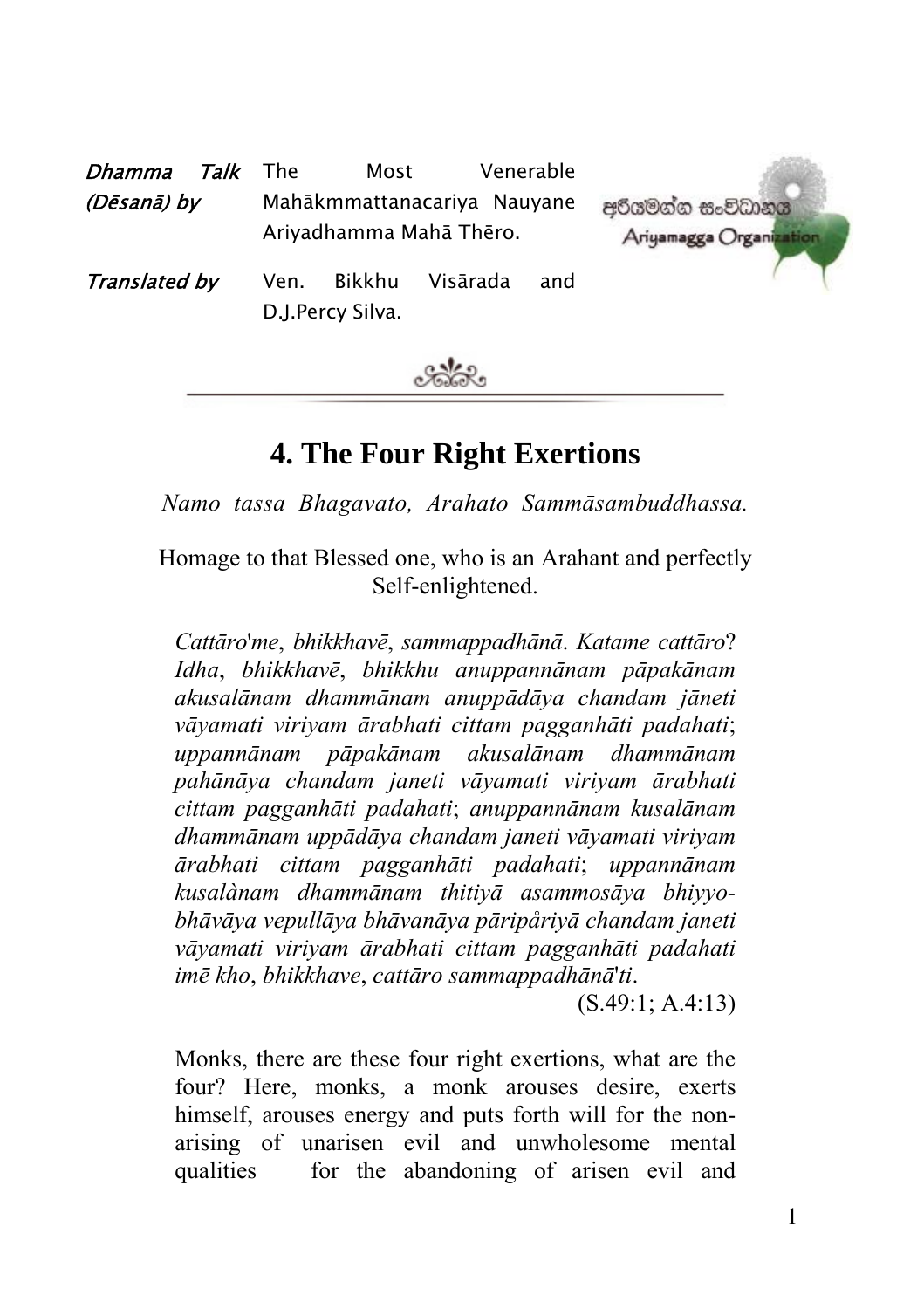unwholesome mental qualities for the arising of unarisen wholesome mental qualities for the enduring, unwavering, growth, increase, development and fulfilment of arisen wholesome mental qualities.

Faithful Devotees, let us examine the meaning of term `*sammappadhāna-viriya*', *samma*, the shortened final vowel form of *sammā* which is found in some compound words, means belonging to the moral or wholesome side, it also stands for correct, directing to *nibbāna*, eliminating the unwholesome and developing the wholesome; *padhāna-viriya* means the effort taken to achieve *jhāna*, the four paths & fruits and nibbāna, without giving consideration for the physical body or, even, life itself.<sup>1</sup> The four exertions that we are going to discuss are proper or right and help bring us to nibbāna. *Viriya* is a word we hear very often.<sup>2</sup> It is the nature ( $bh\bar{a}va$ ) of a heroic person (*vīra*) to have energy (*viriya*) [and exert himself]. The characteristic (*lakkhana*) of this energy is application of body and mind towards the performing of wholesome actions. The function (*rasa*) of energy is to [initiate and] support wholesome consciousnesses. Energy manifests (*paccupatthāna*) as going forward until the ultimate

 $1 \text{ C.f. } S.12:22 \text{ Y}$  Thus, monks, in regards to this Dhamma, which is clear, open, explained, free from patchwork and well expounded by me, it is enough for a son of good family, who has gone-forth out of faith, to arouse energy (thinking): `willingly let this body's flesh and blood dry up, and let [just] the bones, sinews and skin remain Þ there will be no stagnation of energy while that which is to be attained by manly strength, energy and endeavour is not yet attained.' C.f. also M.70, A.2:5 & A.8:13. At D.33, M.85 & A.5:53 there are five factors belonging to exertion (*pa¤ca padhàniyaïgàni*): faith in the enlightenment of the Buddha, XX, is not fraudulent nor deceiving, but reveals himself as he is to the teacher (i.e. the Buddha) or fellow observers of the *brahmacariya* who are wise, has aroused energy for the abandoning of unwholesome dhammas and is firm, strongly endeavour and not shirking their duty in going towards distinction with wholesome dhammas and endowed with wisdom that  $\overline{XX}$ <br><sup>2</sup> This is because it is necessary to achieve anything **Þ** both good and bad, but

here referring to the good, and in particular the spiritual quest; in the *bodhipākkhiya dhammas* it is the most often mentioned aspect, appearing nine times under various names, such as *viriya*, *padhàna* and *vàyàma*.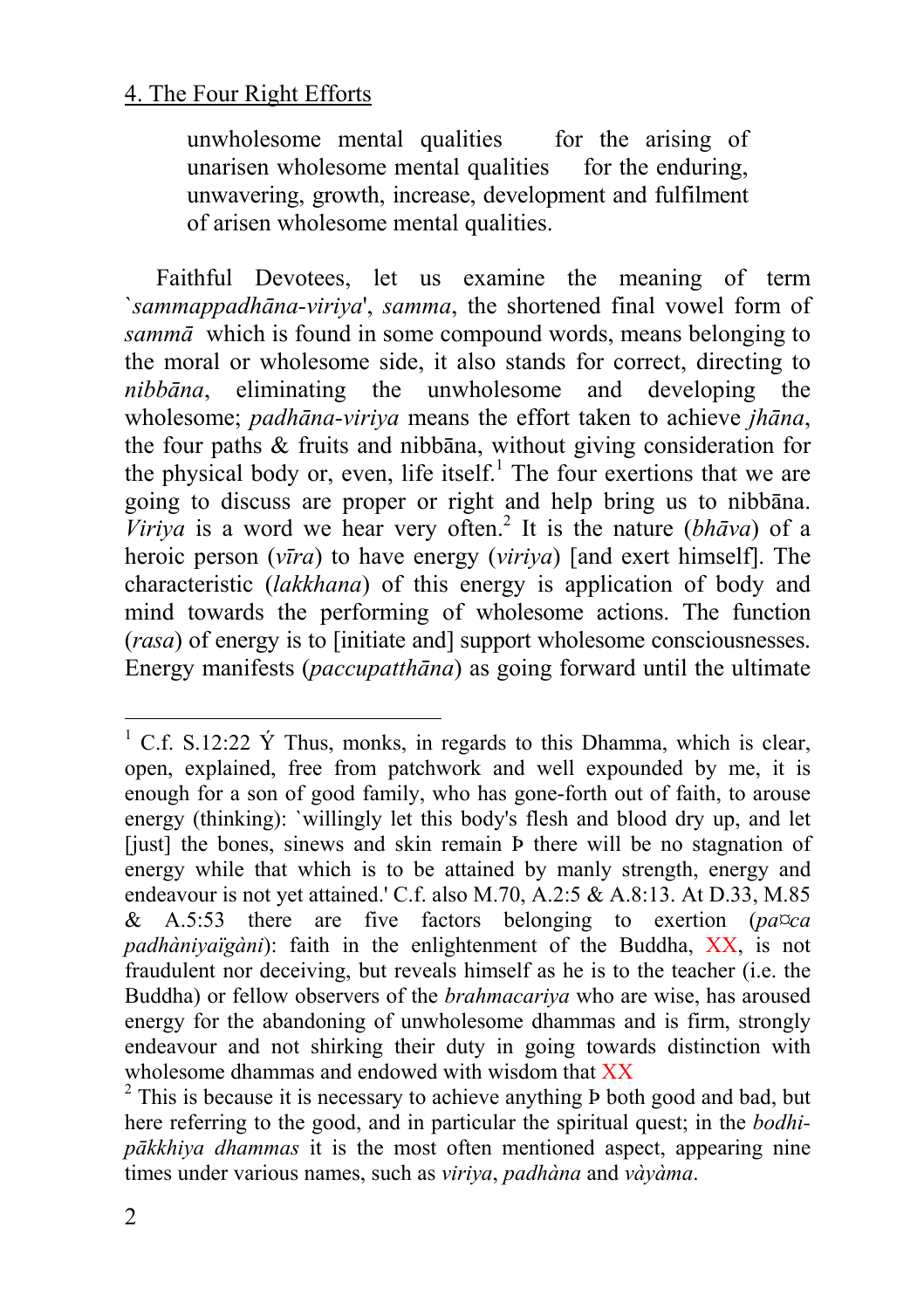goal is achieved. The near cause  $(\text{padatth}^3)$  is the eight means<sup>4</sup> by which this energy is developed. According to t[he](#page-2-1) Buddha's discourses effort occurs nine times in the [thirty seven] dhammas that lead to enlightenment (*bodhi-pākkhiya dhammas*), they are as follows:

- *Cattāro sammappadhānā* the four right exertions<sup>5</sup>
- *Viriya-samādhippadhāna-sankhāra-samannāgata Iddhi-pāda* - the concentration achieved by energy and exertion endowed way to [attaining] psychic power
- *Viriyindriya* the [spiritual] dominion of energy
- *Viriya-bala* the spiritual capability of energy
- *Viriya-sambojjhanga* the energy factor of enlightenment
- *Sammā-vāyāma* right effort, which is one of the factors of the noble eightfold path $^6$

*Viriya* is a powerful constituent of the *bodhi-pākkhiya dhammas*, e.g. among the bodhisattas<sup>7</sup> there are some who are very energetic, i.e. excel in energy (*viriyādhika*). Therefore, this is an essential requisite for the attainment of Arahantship, Paccekabuddha-hood or

<sup>&</sup>lt;sup>2</sup><br>3 <sup>3</sup> This is the four-fold way of analysis of *viriya*, i.e. defining according to its characteristic, function, manifestation and proximate or nearest cause for it's arising, see Vism.XIV,137. 4

Here referring to the `*aññha saüvega-vatthåni*' and `*aññha àrambhavatthåni*,' see below p.

 $5$  See above p.  $\blacksquare$ 

<span id="page-2-0"></span> $^{6}$  D.22 (= A.4:13, i.e. the explanation for *samma-vayama* is identical with that given for the *cattàro sammappadhànà*). 7

<span id="page-2-1"></span>At Sn.35 Comm. it is related that there are three types of Bodhisattas, those who are strong or superior in wisdom (*pa¤¤àdhika*), those strong or superior in faith (*saddhàdhika*) and then those strong or superior in energy (*viriyàdhika*); the time that it takes for them to attain the goal of Buddhahood after receiving confirmation (from an earlier Buddha) also varies, it takes four, eight and sixteen incalculable (*asaïkheyya* =  $10^{140}$ ) aeons (*kappas*) respectively (these numbers are always quoted with 100,000 aeons added to the above figures).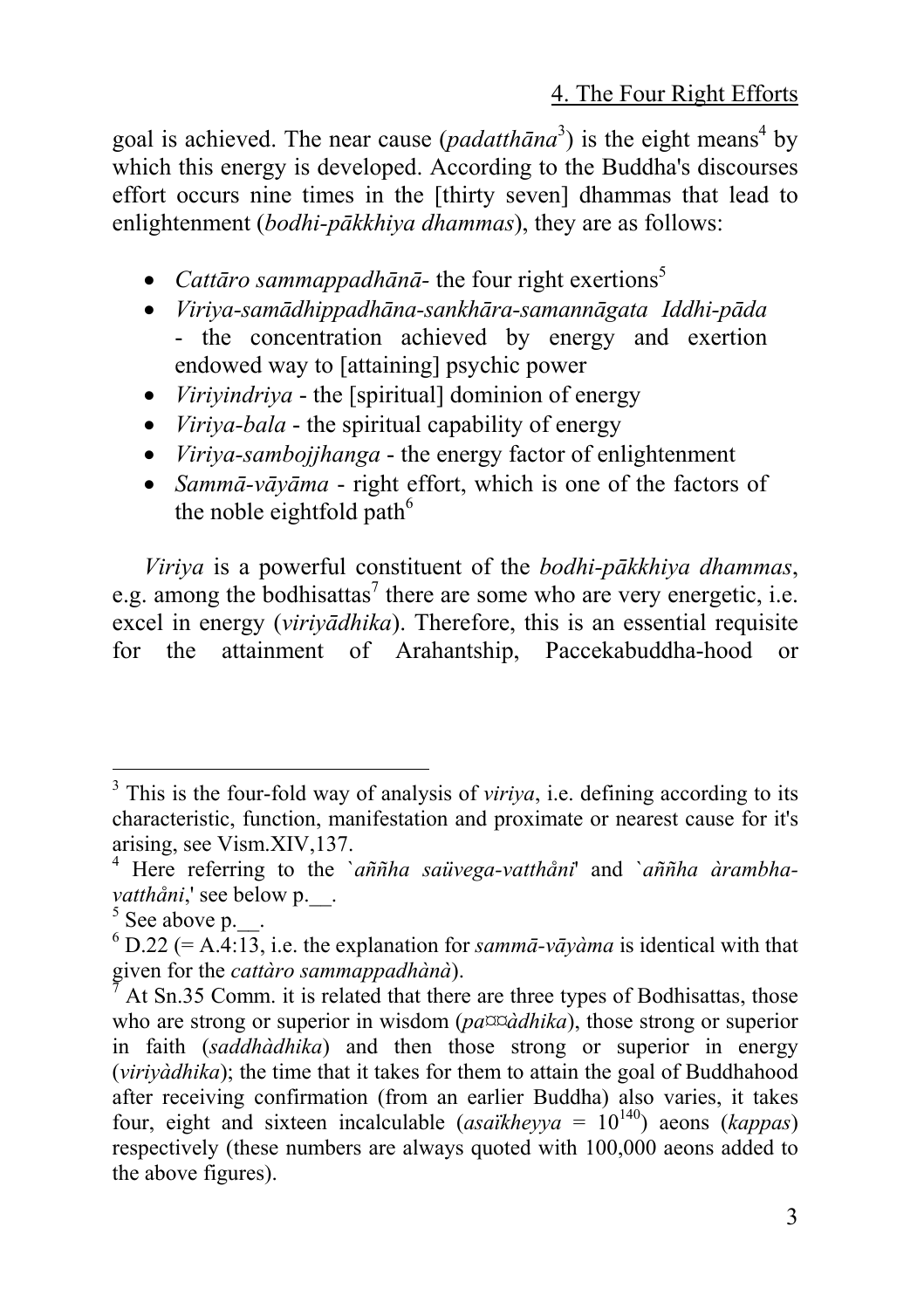Sammāsambuddhahood. We mentioned earlier that there are four aspects of effort; $<sup>8</sup>$  they are as follows:</sup>

• There may be greed, ill will and delusion rooted immoralities that may not have arisen in this life,<sup>9</sup> such as: the five evil or bad actions (*panca pāpa-kammāni* <sup>10</sup>), ten unwholesome actions (*dasa akusala-kamma-pathà*11), five heinous deeds (*panca ānantariya-kammāni* 12) and wrong view (*micchā- ditthi*). If not already arisen in this life one must with strong desire (*chanda*13) make every effort with

<sup>13</sup> *Chanda* is used here in a wholesome sense.

<sup>&</sup>lt;sup>8</sup> C.f. D.33 = A.4:13 $\acute{Y}$ 14. A.4:14  $\acute{Y}$  Monks, there are these four exertions, a monk is restrained in regards to the [sense] predominances and the mind, i.e. not taking up the [main] features or minor details of forms seen/sounds heard/odours smelt/tastes savoured/bodily sensations experienced/mental states cognised, which would Þ in the event of being unrestrained Þ give rise to covetousness or grief, evil and unwholesome mental qualities. This, monks, is called the exertion of restraining (*saüvarappadhàna*). abandons, gives up and brings to an end sensual/malice/cruel thoughts. This, monks, is called the exertion of abandoning (*pahànappadhàna*). develops the enlightenment factor of mindfulness/investigation of dhammas/effort/ rapture/tranquillity/concentration/equanimity. This, monks, is called the exertion of development *(bhàvanàppadhàna)*. protects the excellent concentration sign (*samàdhi-nimitta*) that has arisen, like the perception of a skeleton, bloated corpse, etc. This, monks, is called the exertion of protecting (*anurakkhaõàppadhàna*). 9

<sup>&</sup>lt;sup>10</sup> I.e. killing living beings ( $p\tilde{a}\tilde{o}$ *ditipàta*), taking what has not been given (*adinnàdàna*), engaging in sexual misconduct (*kàmesu micchàcàra*), [deliberately uttering] false speech (*musà-vàda*) and taking fermented, distilled [alcoholic] drinks or non-medicinal drugs that are cause for heedlessness (*surà-meraya-majja-pamàdaññhàna*). C.f. A.5:178 where each one of these actions is called a *pàpa-kamma*.<br><sup>11</sup> See p.12 (f.n.6) for these.<br><sup>12</sup> Literally the five without-an-interval actions **Þ** meaning that the very next

rebirth must be in the deepest hell (*avãci-niraya* Ý lit. uninterrupted [suffering] hell) for any violations of these (see p.12  $(f.n.7)$  for these). For descriptions of the extent of suffering involved in *niraya* see M.130, A.3:36 & Sn.657Ý678 (in this case for speaking ill of pure ones).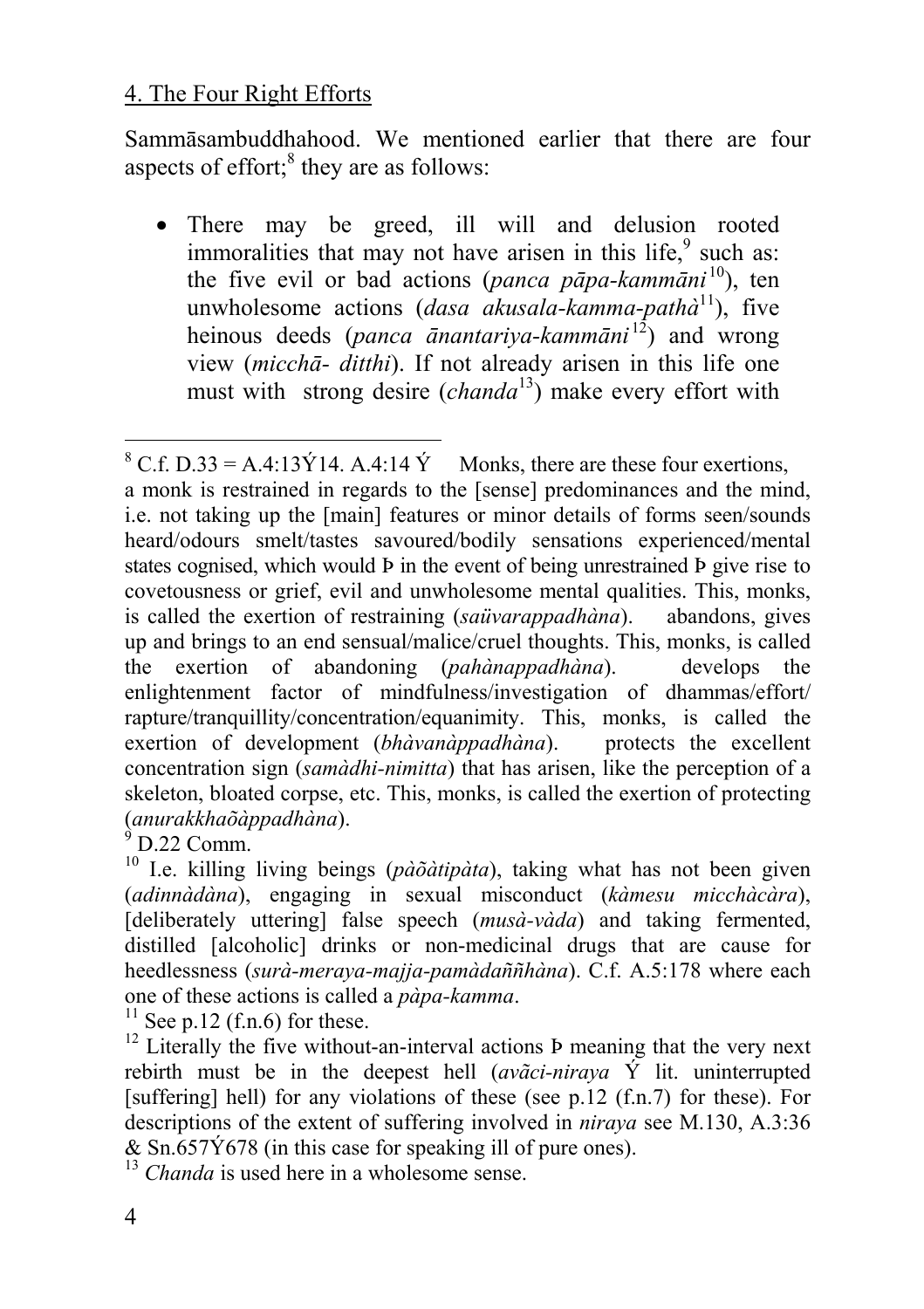body and mind to avoid such actions, developing and maintaining such effort even at the expense of the physical body and life. The effort established in one's mind to achieve the avoidance of unwholesome actions is in a worldly sense one of the four mundane right efforts. When such effort arises in the paths & fruits consciousnesses it is supramundane effort.

- During this life if there arises greed, ill will, delusion, conceit, jealousy, sceptical doubt, sloth & torpor, restlessness & worry (conscience) & fear of blame one must immediately with strong desire apply body [an](#page-4-0)d mind and make every effort to remove such mental defilements. Further this effort must be supported, developed, strengthened and maintained even without consideration for ones own life. This is the second right effort. In a worldly sense, effort made to eradicate unwholesome mental volitions that have arisen is the mundane right effort. When such effort arises in the paths  $\&$  fruits consciousnesses it is supramundane effort.
- There may be wholesome deeds that have not yet been put into effect. That which arises today and was not arisen yesterday, i.e. newly arisen, and similarly for wholesome states to arise in the future, too. Perhaps [the practice to attain such states as] concentration (*samādhi*), jhānas, attainment concentrations (*samāpattis*<sup>14</sup>), supernormal<br>knowledges (*abhinnās*<sup>15</sup>) and insight knowledges knowledges (*abhinnās* and insight knowledges

<span id="page-4-0"></span>

<sup>&</sup>lt;sup>14</sup> See chapt. 3, p. (f.n.).  $^{15}$  D.34, M.6, M.73, M.119, etc. Ý there are six supernormal knowledges (*chaëabhi¤¤à*) often mentioned, they are: [various] kinds of psychic power (*iddhi-vidha*), clairaudience (*dibba-sota* Ý lit. divine ear), ability to know the minds of others (*ceto-pariya-¤àõa* Ý lit. mind encompassing knowledge [of others]), recollection of past lives knowledge (*pubbe-nivàsànussati-¤àõa*), knowledge of the passing away and arising [in a new existence] of beings [according to kamma] (*cutåpapàta-¤àõa*) and knowledge of the elimination of the [mental] effluents (*àsavakkhaya-¤àõa*). In *Cutåpapàta-¤àõa* there are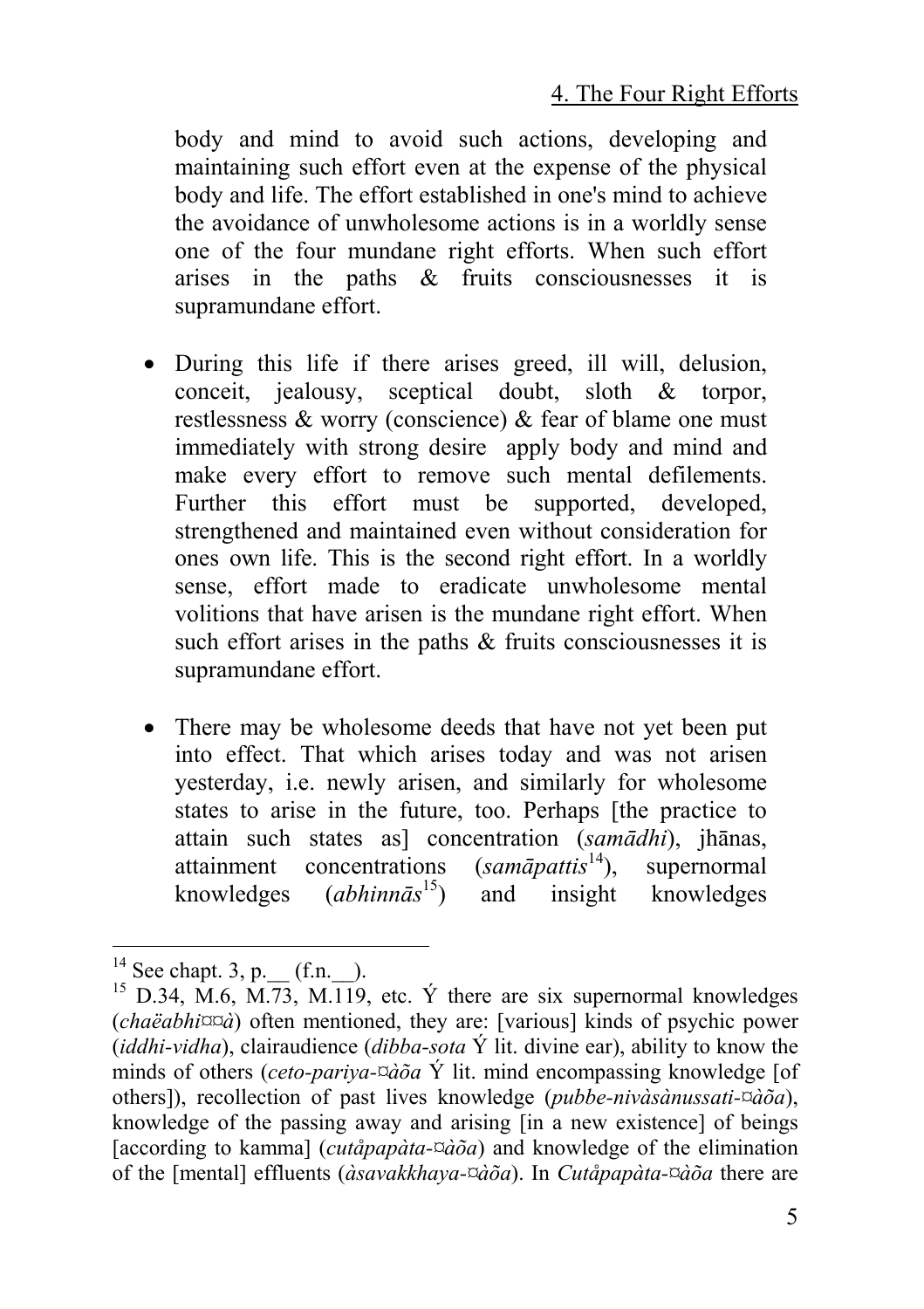<span id="page-5-0"></span>(*vipassanà-nānas* 16) have not yet been started, the effort made with desire to develop and achieve the above at the commencement, maintenance, development and strengthening of the above, even without consideration for life, is mundane right effort. When such effort arises [in](#page-5-0) the paths & fruits consciousnesses it is supramundane effort.

• If in this life one has accumulated wholesome actions (*kusala-kammas*), such as: giving alms, undertaking precepts, meditating to achieve access & attainment concentration (*upacāra* & *appanā samādhi*17) and insight knowledges, the effort made with desire and determination to prevent deterioration, to maintaining, developing and further improving of such achievements, even without consideration for ones life, is the fourth right effort. In the sensual sphere, fine material and formless realms they are mundane efforts, and when such effort arises in the paths  $\&$ fruits consciousnesses it is supramundane effort.

According to the Buddha this is how the four right efforts arise in the mundane and supramundane sense.<sup>18</sup> Wise people consider thus:

l

actually two knowledges implied because it is achieved by clairvoyance (*dibba-cakkhu* Ý lit. divine eye). There are two more knowledges that are sometimes mentioned with the above six, though not called *abhi¤¤às*, but are attained in the same way, i.e. by directing the mind that is concentrated, pure, stainless, pliable and achieved stillness; these are: knowledge & vision (*¤àõa-dassana*) of the physical body, which is made up of the four great elements (i.e. earth, water, fire and air) and the consciousness or mind that is attached or connected to it and the ability to create another body, which is mind made (*mano-maya*) and complete in all aspects together with superior faculties or predominances, from the physical one (D.2, D.10 & M.77).<br><sup>16</sup> See chapt. 3, p. (f.n.).<br><sup>17</sup> See the Introduction and chapter 3 for more concerning these two terms.<br><sup>18</sup> C.f. M.117, where right view, right tho

that which is with the [mental] effluents, meritorious and ripening with attachment to [a good] existence; and that which is noble, without the [mental] effluents, supramundane and a factor of the path. In this discourse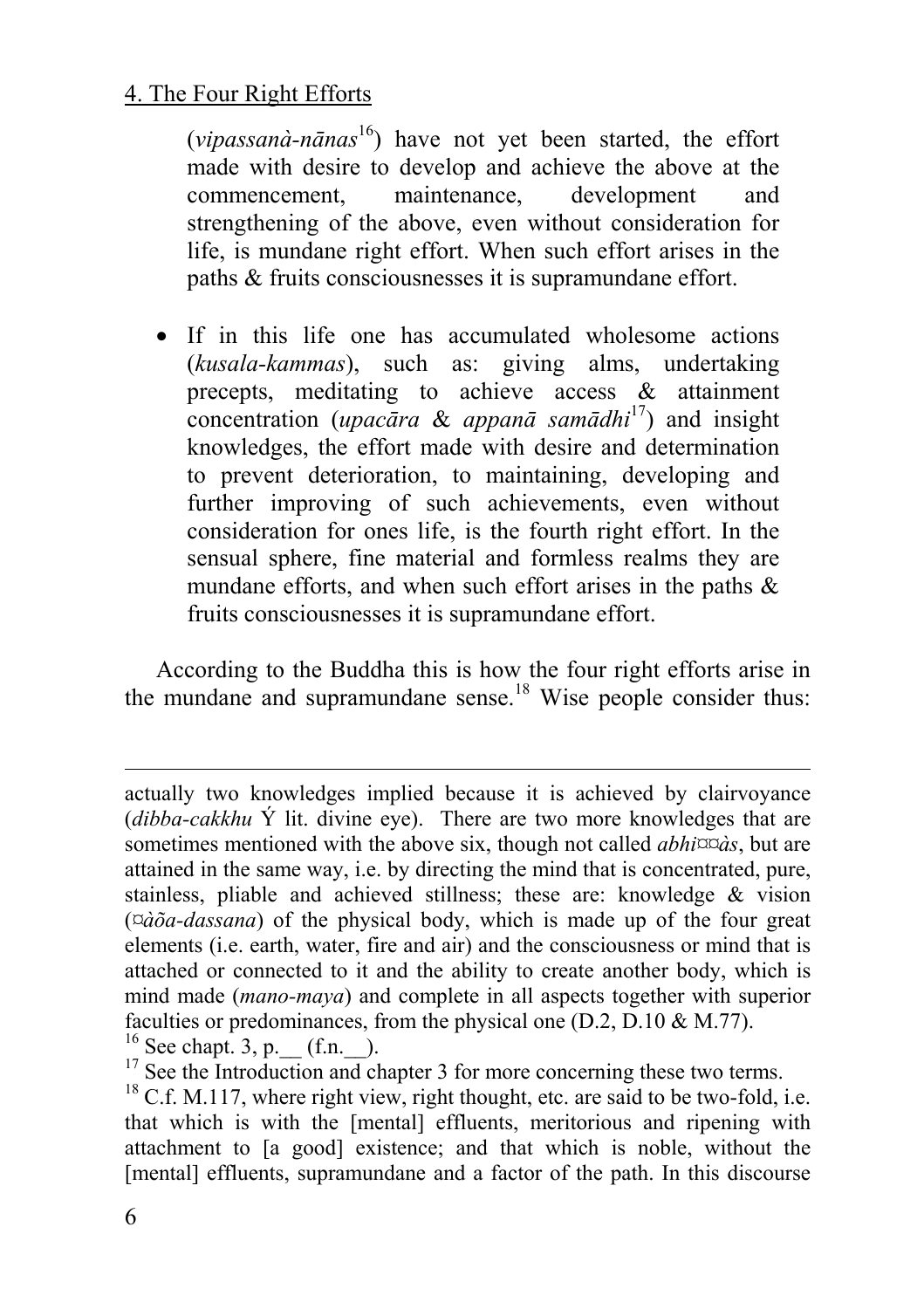`If unwholesome states arise in my mind they will result in harmful consequences for me, I may be reborn in the lower worlds  $(ap\bar{a}yas^{19})$ and the number of rebirths [before attaining the paths, fruits and nibbāna] will increase. Therefore, I will be determined to make every effort to prevent the development of any unwholesome thoughts that may arise within me; if unwholesome consciousnesses arise and develop it will result in endless suffering.<sup>20</sup>'

Then, as one whose head or clothes are on fire would not delay in extinguishing that fire, $^{21}$  or one bitten by a poisonous snake would not delay in taking medicine, the wise make every effort to suppress any unwholesome states that have arisen.

If wholesome states, which have not yet arisen in the mind, are not made to arise it will not result in any beneficial consequences, and so every effort should be made to cause them to arise.

If wholesome states that have arisen deteriorate the previous effort was in vain, and so every effort must be made to redevelop those wholesome states. This is how the four right efforts help to maintain mundane wholesome consciousnesses.

l

right exertion, though not specifically mentioned in this context, is also implied to have these two aspects. 19 These are hell (*niraya*), animal [realm] (*tiracchàna-yoni Ý* lit. horizontal

going womb) and realm of [unhappy] departed spirits (*petti-visaya*); at A.8:40 it explains that frequently and habitually killing living beings, taking what is not given, sexually misconducting oneself, deliberately lying, speaking to cause division, speaking harshly, speaking nonsense and drinking alcohol [& taking non-medicinal drugs] leads to these states of existence, but if reborn as a human being then one would have a short life, suffer loss of one's possessions, encounter hostility and hatred, be falsely accused, have broken friendships, hear unpleasant sounds, has unacceptable speech or be not of sound mind as the lightest result for each of the above actions done frequently.<br><sup>20</sup> C.f. M.20 Ý when evil unwholesome thoughts, which are connected

with desire, hatred or delusion, arise, the disadvantages, monks, of these thoughts are to be considered by that monk [thus]: `these thoughts are unwholesome, blameworthy and result in *dukkha*.' 21 This simile is given at A.10:51.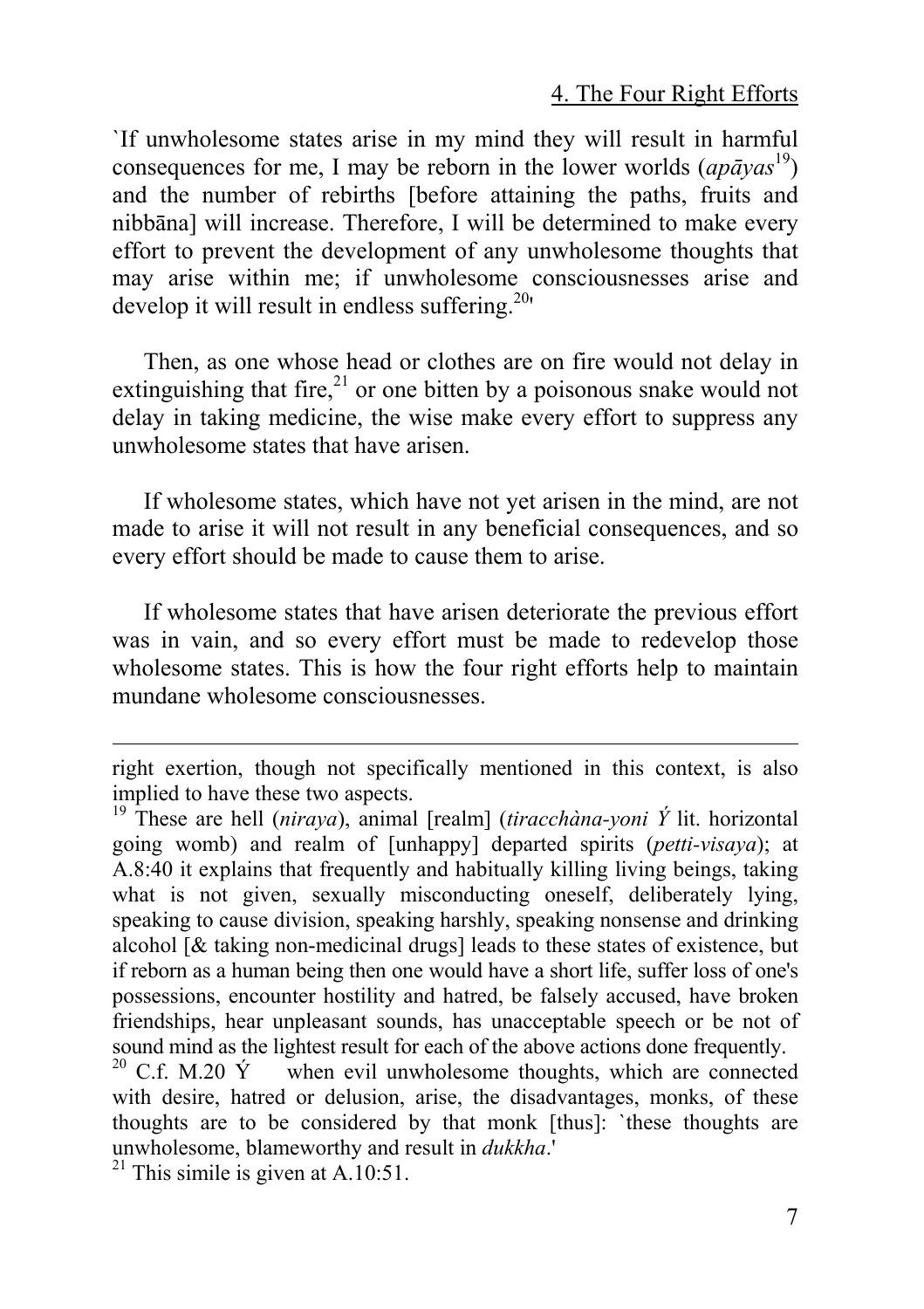Regarding the unwholesome consciousness that has not yet arisen the Buddha has dealt with in great detail. $^{22}$ 

In the course of wandering through the round of births and deaths (*samsāra*) since beginningless time there isn't any kind of unwholesome consciousness that has not arisen in any one's mind. During our existence in *samsāra* everyone has committed all kinds of unwholesome actions and there may be certain unwholesome actions performed in this life, they are of four types:

- *Vattamānuppanna* (lit. present moment arisen) this refers to unwholesome consciousnesses arising in the present moment. The wise make immediate effort to relinquish and clear such states
- *Bhutvā-vigatuppanna*23 (lit. eaten and gone arisen) because of having done unwholesome actions in the past those unwholesome actions are repeated, and also when the results (*vipāka*) of the previous unwholesome actions arises further unwholesome actions are repeated
- *Okāsa-katuppanna* (lit. Ý opportunity made arisen) sometimes a wholesome kamma result that is established may be suppressed by an unwholesome kamma result in a counter-active or destructive manner
- *Bhūmi-laddhuppanna* (lit. Ý ground obtained arisen) for unenlightened beings in mundane existence innumerable wholesome and unwholesome kamma results can take effect [when the conditions are right because the defilements have not been abolished]

 $22$  For the unarisen unwholesome mind states restraint of the [sense] predominances is taught; see p.40 (f.n.6) for this. See also M.2 for more concerning this, in particular the practices to eliminate all the [mental] effluents are pointed out. 23 At Vism.XXII,81 this is called `*bhåtàpagatuppanna*' (= *bhåta* (bieng)*<sup>+</sup>*

*apagata* (departed) *+ uppanna* (arisen)), and both of these terms bear some resemblance with *àrammaõàdhiggahituppanna*, which is mentioned below.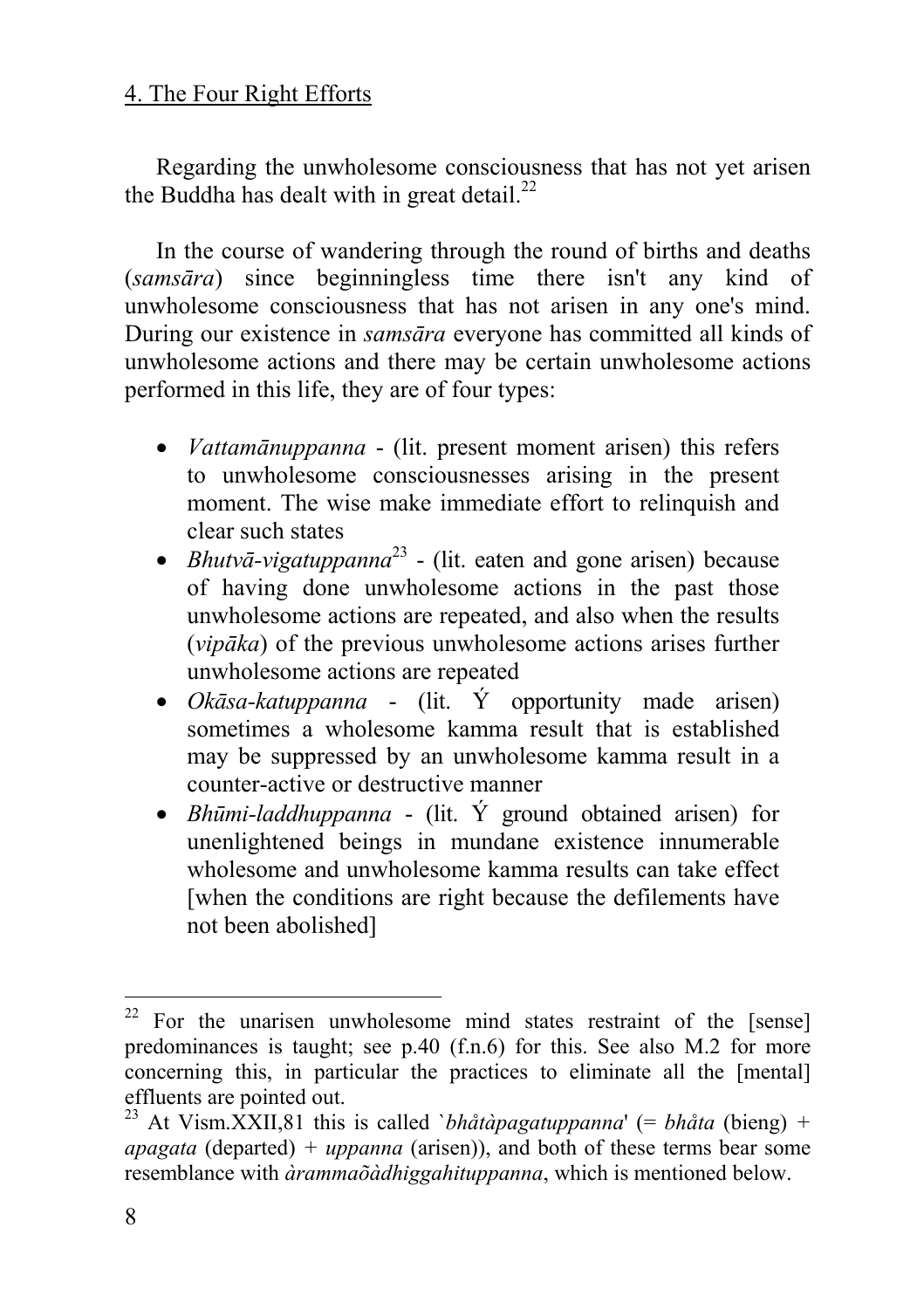Further, there are [four] other types of unwholesome consciousness, these are:

- *Samudācāruppanna* (lit. behaviour or habit arisen) those are the unwholesome states that arise very often in one's mind. They must be immediately recognized and suppressed. This is [basically] the same as *vattamānuppanna*
- *ārammanādhiggahituppanna*  (lit. the object [being] occupied [with] arisen) when [from the senses or mind] an object's sign has been grasped, any time of recollecting that, the defilements can arise
- *Avikkhambhituppanna -* (lit. unsuppressed arisen) those [wh](#page-8-0)o have not attained the *jhānas* [or mundane insight knowledges] will have defilements that surface repeatedly as they have not been suppressed
- *Asamåhatuppanna -* (lit. unremoved arisen) As knowledge of the [supra-mundane] path has not been realized latent defilements (*anussayas*), though not always arising, can arise at any time

(M.77 Comm., Sn.1:1 Comm. & Vism.XXII,81Ý91)

These are the various types of unwholesome consciousness. It is necessary to understand these and keep the mind cleansed as a gem that is polished frequently. We must consider that, from the time we took refuge in the Buddha, Dhamma and Sangha, all the wholesome actions we perform develop the four right efforts. It is valuable to understand that whenever we engage in performing the ten bases for making merit (*dasa punna-kiriyā-vatthāni*24), for example: observing precepts, giving alms, listening to Dhamma and caring for elders; the ten courses of wholesome action (*dasa kusala-kamma-patha*); ten perfections (*dasa pāramiyo*); dhammas that should be done (*karanīya dhammas*); great auspicious dhammas (*mahā-mangala dhammas*) and the *bodhi-pākkhiya dhammas*, all the actions of body, speech and mind involved therein develop the four right efforts in our minds.

<span id="page-8-0"></span><sup>&</sup>lt;sup>24</sup> For these, i.e. the *dasa pu* $\infty$ a-kiriyà-vatthåni mahà-maïgala dhammas, see above, p.  $\Box$ .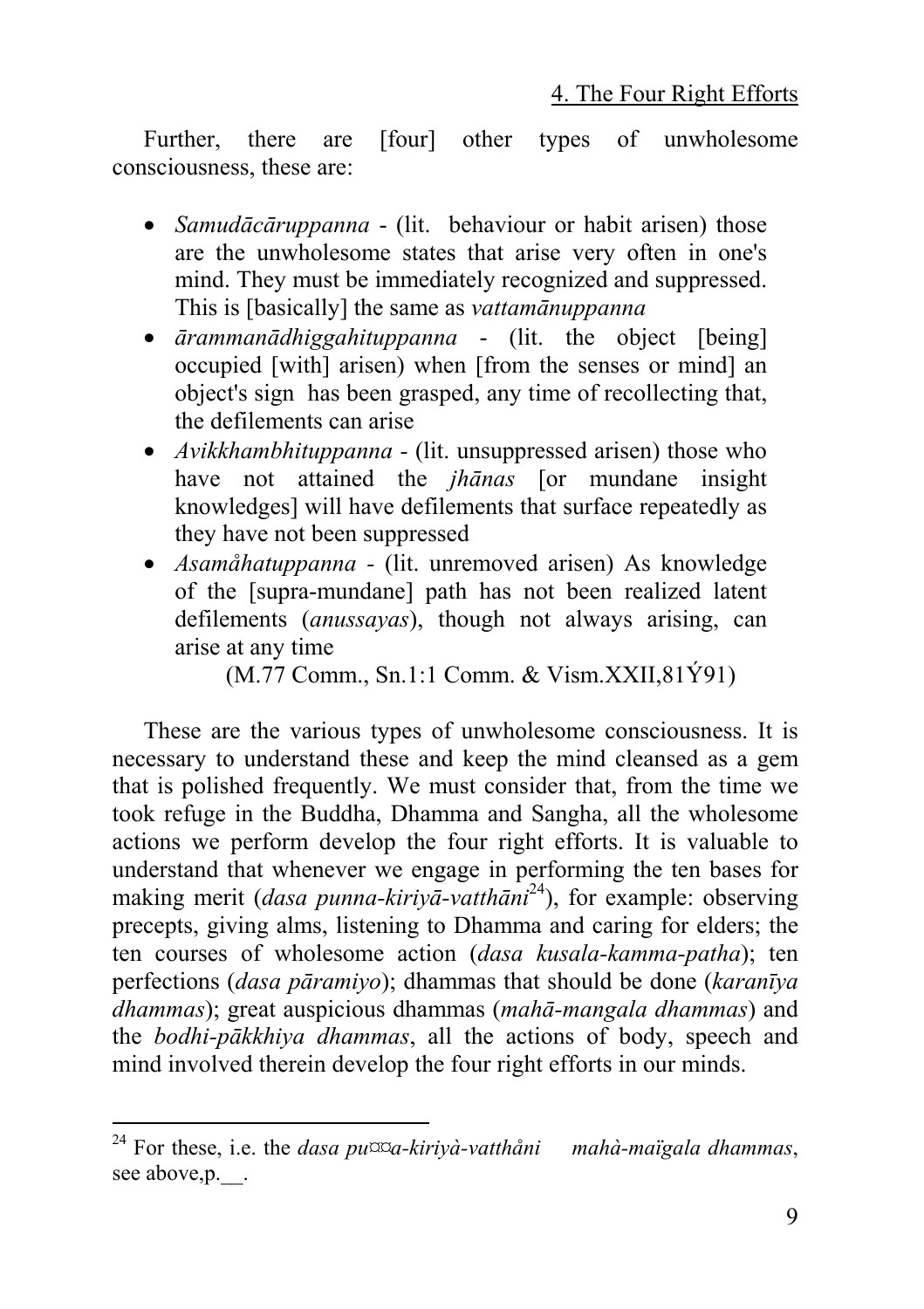How does this happen? A[ll w](#page-9-0)holesome consciousnesses contain the six occasional (*pakinnaka*) mental qualities, one of which is effort. There are no wholesome consciousnesses without effort. This effort arises according to the bodhi (Arahant, Paccēkabuddha or Sammāsambuddha) aspired<sup>25</sup> to by an individual. Then the effort that arises in the wholesome consciousnesses becomes a *bodhi-pākkhiya dhamma*, which helps one to attain one of these three types of *bodhi*. Although it arises in different forms such as [the four right exertions,] the way by energy to [attain] psychic power, predominance of energy, [spiritual] strength of energy, energy as a factor of enlightenment and right effort, in effect, it joins the *bodhi-pākkhiya dhammas*' group.

When we took refuge in the Buddha, Dhamma and the Sangha there arose in our minds a series of glad minded consciousnesses associated with wisdom. In each one of the mental impulsions  $(iavanas<sup>26</sup>)$  so arisen there are thirty-four dhammas, consisting of the thirteen ethically variable, nineteen [universal] beautiful mental qualities, the predominance of wisdom and the mind, effort is one of these thirty-four. When this effort arises in one's mind unarisen unwholesome states will not arise and arisen unwholesome states will be given up [temporarily] by way of substitution of opposites. The effort in that wholesome consciousness will be the nearest dependent cause (*upanissaya*) for unwholesome mind states to be given up [temporarily] by suppression (*vikkhambhanappahāna*) and and [finally] for the giving up by cutting off [of the root for their arising] (*samucchedappahāna*) by the attaining of the four paths & fruits. At the moment a wholesome mind state has arisen the wholesome mental impulsions (*javanas*) [that arise therein] are not the [unwholesome] mental impulsions that arose earlier, they are new wholesome mental impulsions. Therefore, an unarisen wholesome consciousness has arisen and then from [those] mental impulsions to the next mental impulsions that follow after this, *viriya* [further] develops. So because of one wholesome action the developing of effort is also there. When a wholesome action is performed it is not one mental impulsion that

<span id="page-9-0"></span>

<sup>&</sup>lt;sup>25</sup> C.f. Sn.35 Comm. & Ap.1:90 Comm.<br><sup>26</sup> For an explanation of this psychological technical term see the Introduction, p.\_\_.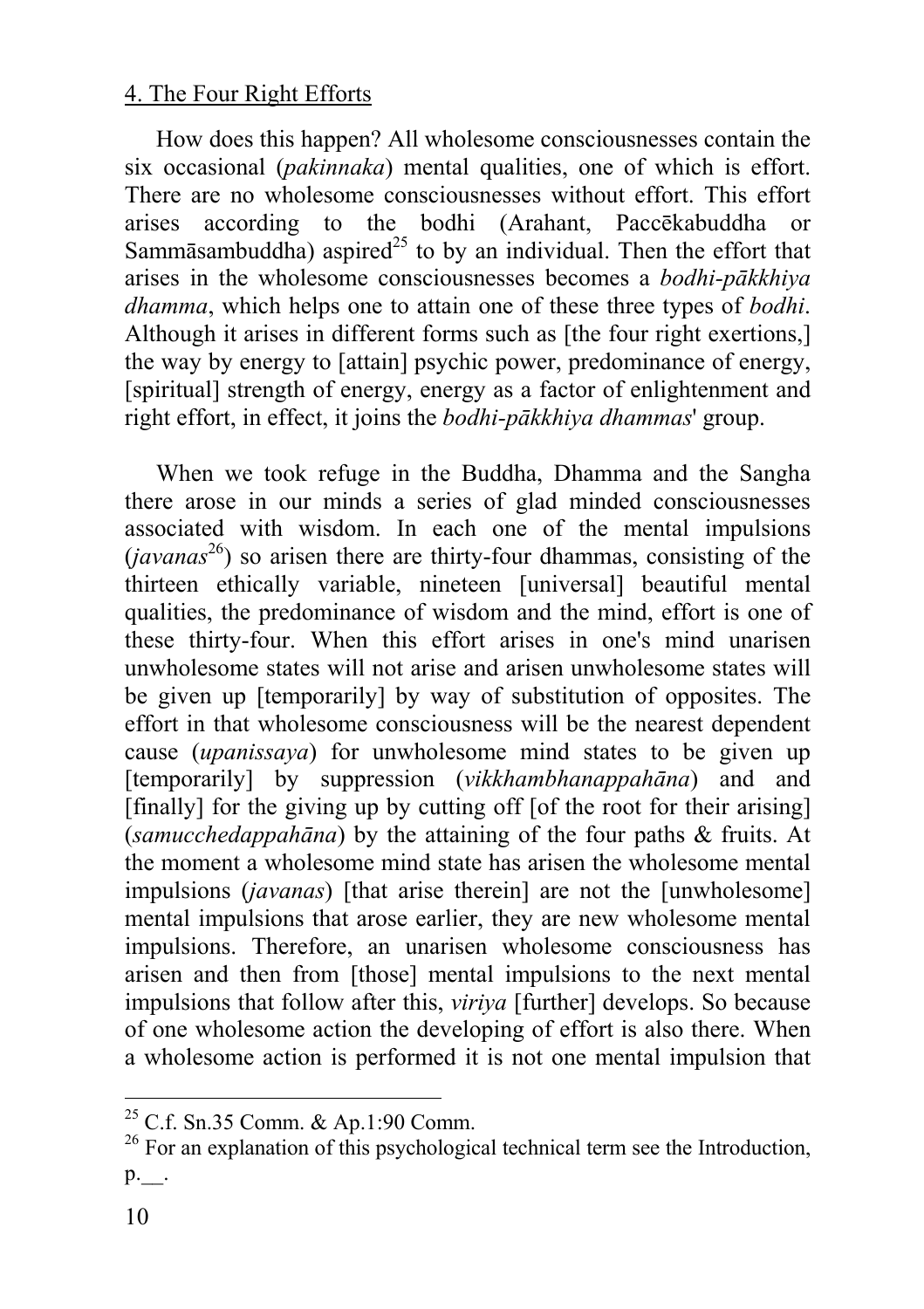results, but billions and billions in series after series. Therefore, the effort that further develops the wholesome action is also there.

You may have heard of a person who having offered a single flower to a cremation relics monument/pagoda/cairn (*cetiya*27) [of a Buddha], enjoyed 800 million lifetimes in the world of the devas and was thereafter born as a human, became a monk and attained Arahantship.28 How did this happen? On his way to venerate a *cetiya*, with each step, he contemplated the qualities of the Buddha (*Buddha*guna<sup>29</sup>). He then saw a flower in a pond. As he saw it he uttered: *Namo tassa Bhagavato*, *Arahato Sammāsambuddhassa*, and again contemplating the qualities of the Buddha, washed his hands and plucked the flower. Thereafter he carried that flower with both his hands (i.e. respectfully) and continued his journey towards the *cetiya*, all the while uttering the qualities of the Buddha. On reaching the *cetiya* he washed the pedestal and offered the flower to the Buddha. After looking over the *cetiya* he then, while circumambulating it, knelt down and paid respects at eight different positions (i.e. the four cardinal points and the midpoints); while withdrawing from there he continued to utter the qualities of the Buddha. What happened there? His actions before, during and after offering the flower to the *cetiya* were glad minded (*somanassa-sahagata*), associated with wisdom (n*āna-sampayutta* - lit. associated with knowledge) and unprompted (*asankhārika*) which resulted in the arising of a series of wholesome

 <sup>27</sup> A *cetiya*, sometimes called a *thåpa*, is a filled dome shaped object with a spire on top where the ashes/relics/remains from the cremation of a Sammàsambuddha, Paccekasambuddha, (noble) disciple of a Sammàsambuddha or righteous monarch (*cakka-vattã*) are placed so that people can venerate them; these four are called worthy of a cremation relics monument (*thåpàraha*) because they are cause for many people to become faith inspired (*pasàdeti*) and due to the gladness from the inspiration when they pass away (with that state of mind) they are reborn in the celestial realms (D.16 & A.4:247).<br><sup>28</sup> In the Canonical book `Apadàna' (of the Khuddaka-nikàya) there are many

stories with this theme related, e.g.  $Ap.8:1$ ,  $16:9 \& 34:3$ ; it should, however, be noted that he had already accumulated enough *pàramã* to become an Arahant *Þ* one does not simply become an Arahant so easily. 29 These are the nine qualities mentioned in the `*Iti*'*pi so*' stanza, see the

Introduction, p.  $\Box$ , for a brief explanation of these.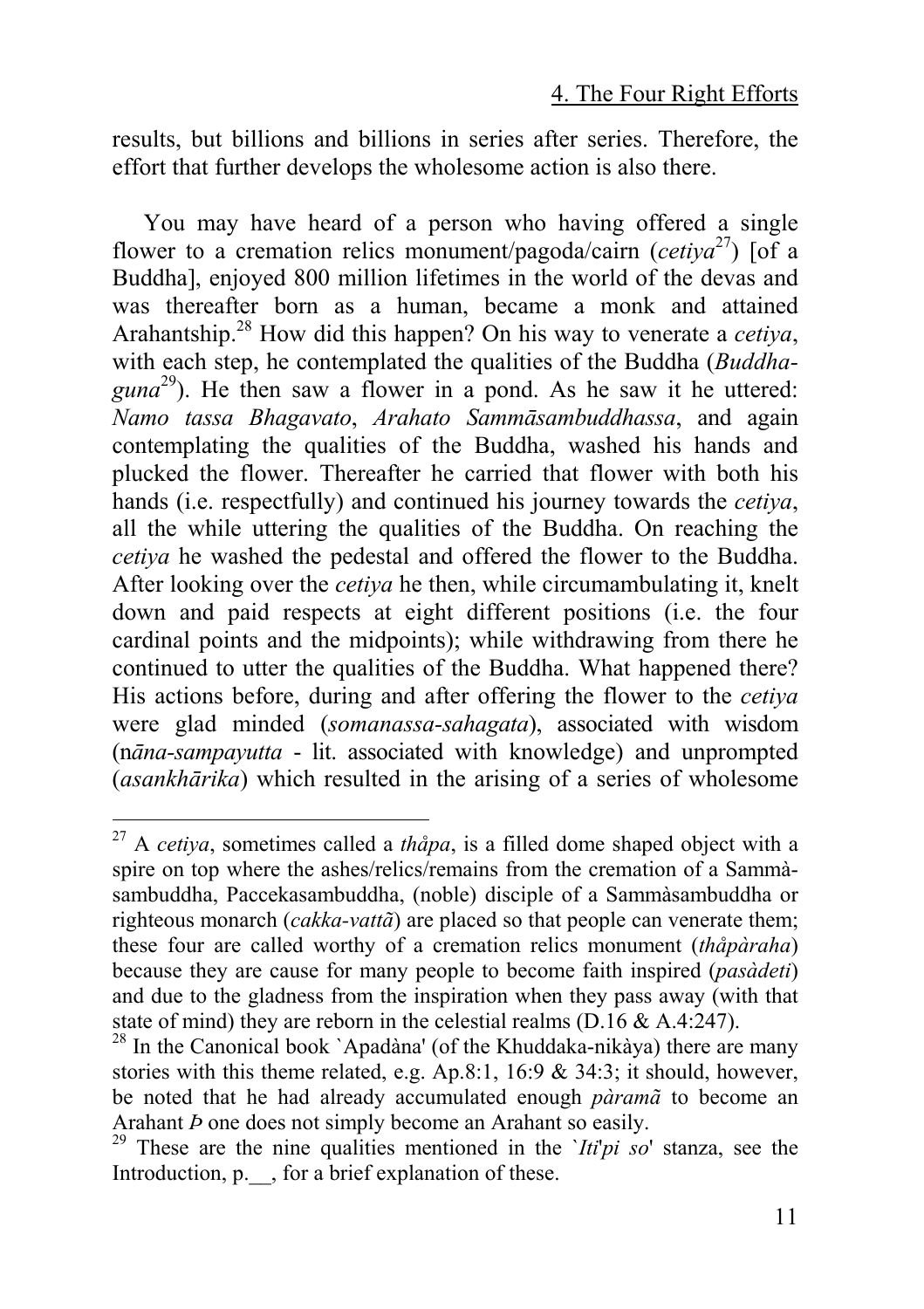consciousnesses. The result of these actions was as mentioned earlier. You may now understand how many cognitive processes (*citta-vīthis*) would have been produced due to this one wholesome act.

When we look at the past lives of the Buddha-to-be (Bodhisatta) it is clear how much effort he has made to complete the perfections required to attain full enlightenment, it was not with an ordinary effort that he donated eyes, heads, flesh and blood, but with an extraordinary effort associated with wisdom.

During a previous life of the Buddha, the Bodhisatta while travelling with a large number of people in a desert, the water for themselves and their cattle ran out. The Bodhisatta saw one single plant of panic grass there and started digging. At a depth of sixty cubits ( $\sim$  90 ft. = 27.42 m.) he encountered a large rock. All the people around him became disappointed and discouraged. However, he would not turn back on any task that he undertook without seeing an end to it. He has an energy called `*parakkama-dhātu-viriya*,' i.e. the energy that enables one to overcome all obstacles and continue until the completion of a task. There are three stages of effort:

- *ārambha-dhātu-viriya -* the energy required to commence a task
- *Nikkama-dhātu-viriya* the energy required to sustain action while performing a task
- *Parakkama-dhātu-viriya* the energy that enables one to continue until the completion of a task

(S.46:2; 46:51; Vism. IV,52)

At this point he called one of his minor assistants<sup>30</sup> and told him, let us break this rock, otherwise all these people will die here in the desert. They then took turns to attempt to break the rock with a sledge

 $30$  J.2 Comm.  $\acute{Y}$  the Buddha related this story to help a monk, who had given up putting forth effort in the practice of the Dhamma and who happened to be the minor assistant mentioned above; after hearing this story together with some Dhamma teachings the Buddha then taught him the four noble truths and he became an Arahant.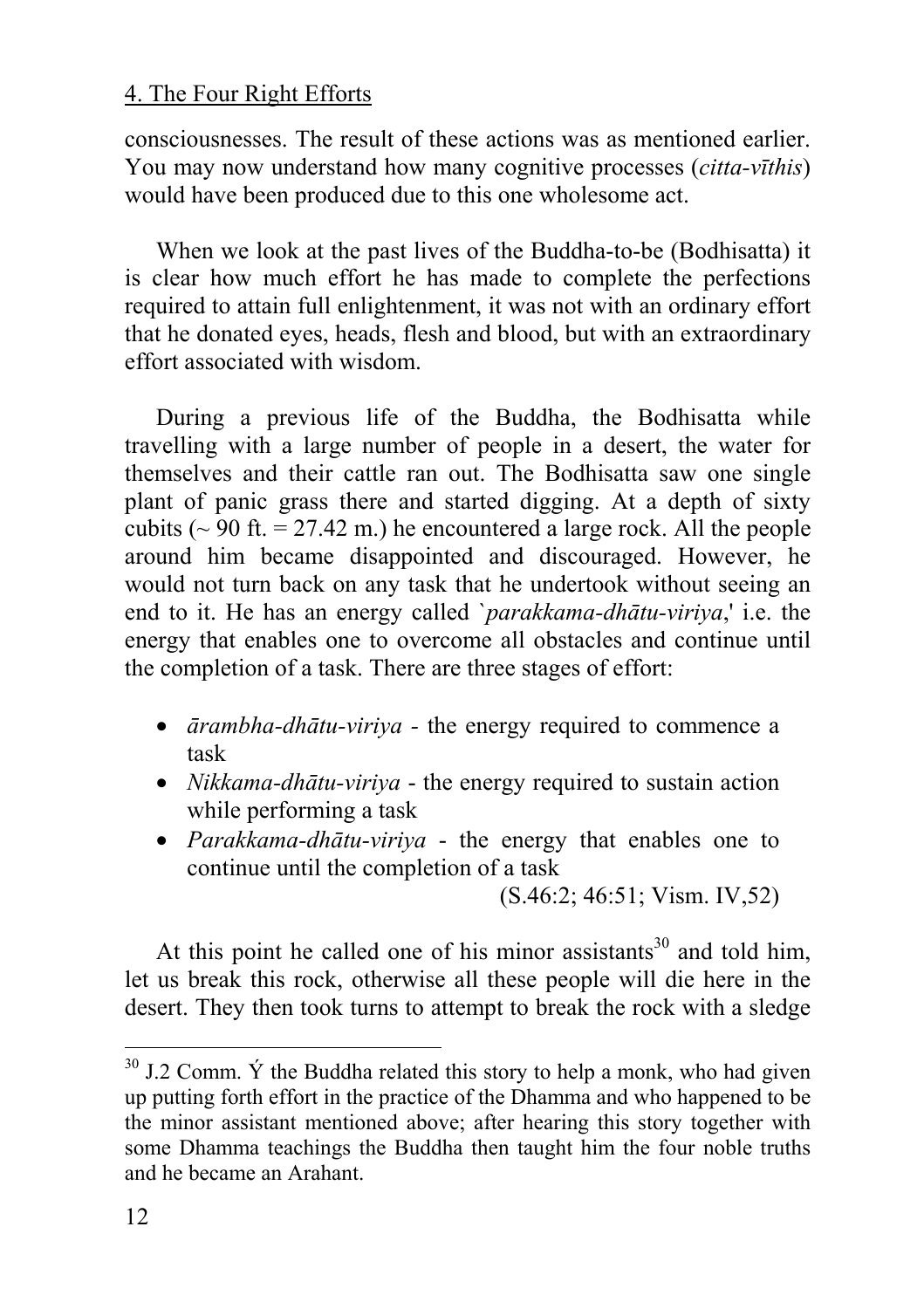hammer for a number of hours, even until blisters appeared on their hands, but they succeeded in breaking the rock. Finally, when the rock was broken a large gush of water sprang up from an underground stream and dampened the entire surrounding area. This was not a miracle, but rather the powerful result of his effort. The perseverance that will dig even in the desert and obtain water. Likewise, said the Buddha, monks who make effort will overcome all the defilements in their minds and attain nibbàna.

Among those who made such efforts our Sammāsambuddha is the foremost, most senior and the greatest. The Bodhisatta sitting under the bodhi tree overcame Māra the tempter, and attained full enlightenment. After enlightenment he never relaxed in his application of effort, for forty-five years he continued to cause a deluge of Dhamma, which resulted in innumerable number of beings eliminating all the [mental] effluents (ā*savas*), cross the desert of *samsāra* and reach the supreme bliss of nibbāna. At the end of this short period the Buddha reached final nibbāna (parinibbāna), and thus the light that brightened the ten thousand-world system was extinguished, but there was left behind 84,000 items of Dhamma for the benefit of all beings. Likewise, the Arahants who lived during that time reached parinibbāna, other noble Sangha members were born in higher worlds, all the other people passed away and were reborn according to their kamma. The temples that existed then, the republics, kingdoms, parks, lakes and palaces went into ruin. Similarly all conditioned things (*sankhāras*), whether having consciousness (i.e. living beings) or not, such as stars, rocks, houses, land, vehicles, garments, money, food, drink and all other consumables are impermanent. They came into being and disappeared. As such it is dukkha and as they cannot be maintained according to our wishes they are non-self.

All conditioned things are subject to the three characteristics [of existence] (*ti-lakkhana*). This is the truth about suffering. The craving that causes suffering is the truth of the cause of suffering. Nibbāna, which is without suffering or the cause of suffering, is the truth about the cessation of suffering. The noble eight-fold path, which leads to